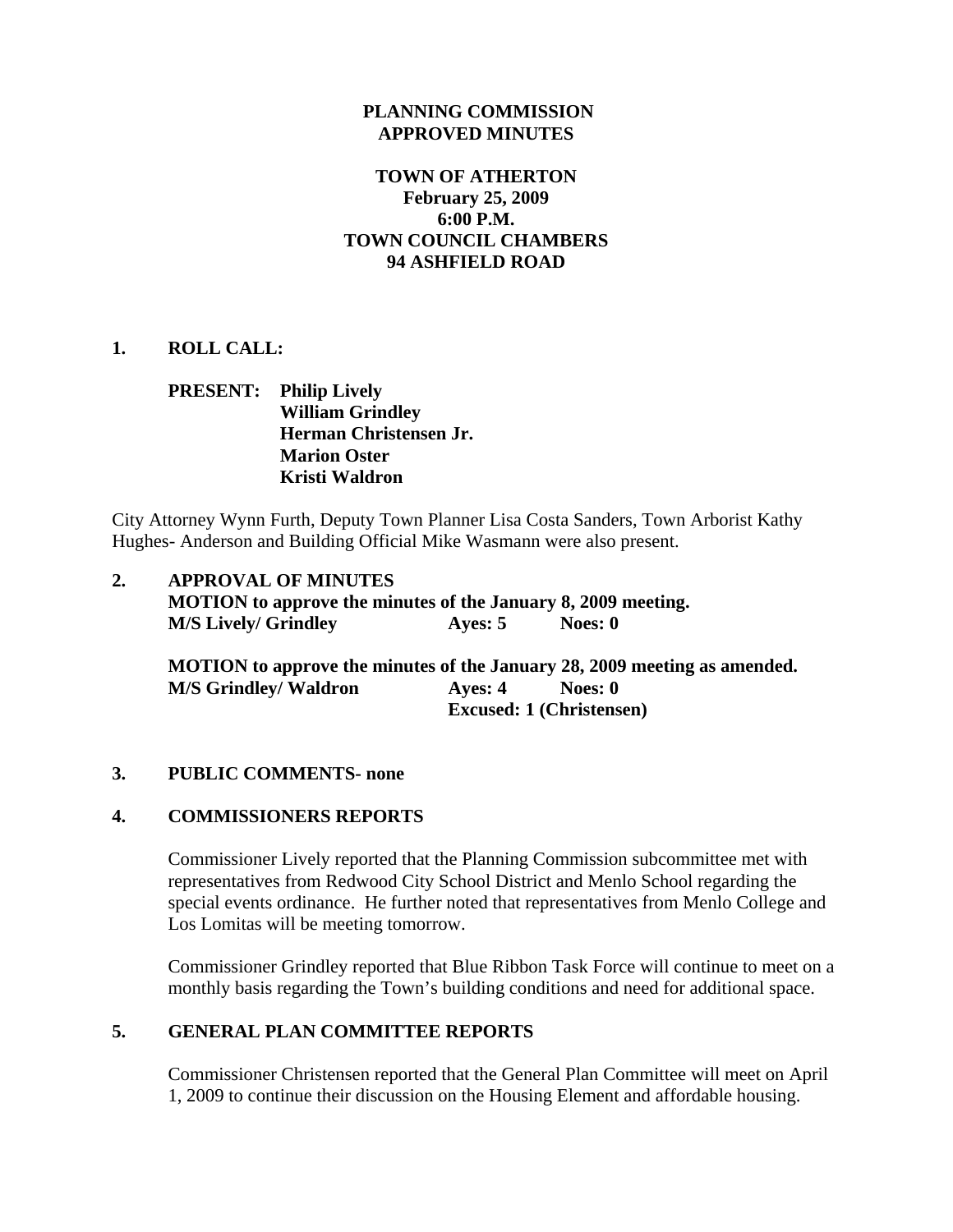February 25, 2009, Approved Planning Commission Minutes Page 2

### **6. STAFF REPORTS**

City Attorney, Wynn Furth stated that before the open public hearings, it is important that each Commissioner states whether they have been to the property site and if any additional conversations were held with neighbors and/ or property owners specific to the matter before the Commission.

Deputy Town Planner, Lisa Costa Sanders reported that the PFS zoning with Menlo School and Menlo College will be on the next City Council meeting.

Commissioner Lively questioned if Staff has received an updated master plan from Menlo College. Ms. Costa Sanders responded that they have not and will contact College representatives

Town Arborist, Kathy Hughes Anderson reported that the Town is launching Green Start 2009- reaching out to students. She indicated that a fair will be held in the Menlo School gym.

### **NEW BUSINESS**

**7. Conditional Use Permit and Heritage Tree Removal Permit- 90 Stockbridge-**Conditional Use Permit to allow a sport court to be located at the front setback and request for a Heritage Tree Removal Permit to allow the removal of one heritage tree. Atherton Municipal Code Sections 17.36.140 and 8.10

Deputy Town Planner, Lisa Costa Sanders presented the staff report and indicated staff support.

Kathy Hughes Anderson, Town Arborist, indicated that the tree in discussion is an Italian Stone Pine with three co-dominant trunks. She further stated that the tree is in otherwise good condition but is structurally defective.

Commissioner Waldron questioned the health of another tree at the far corner of the lot abutting Stockbridge. Ms. Hughes Anderson indicated that the tree she is referring to is a deciduous Walnut and it not dead.

All Commissioners indicated they had been to the property site other than Commissioner Christensen.

### OPEN PUBLIC HEARING

Denise Kupperman, Atherton Avenue, indicated she'd like to see that the requirement for replacement trees be large crowning types.

Mick Fox, Fox Landscape and Irrigation Company, stated that the property owner would like to plant Redwood trees for the replacement planting requirement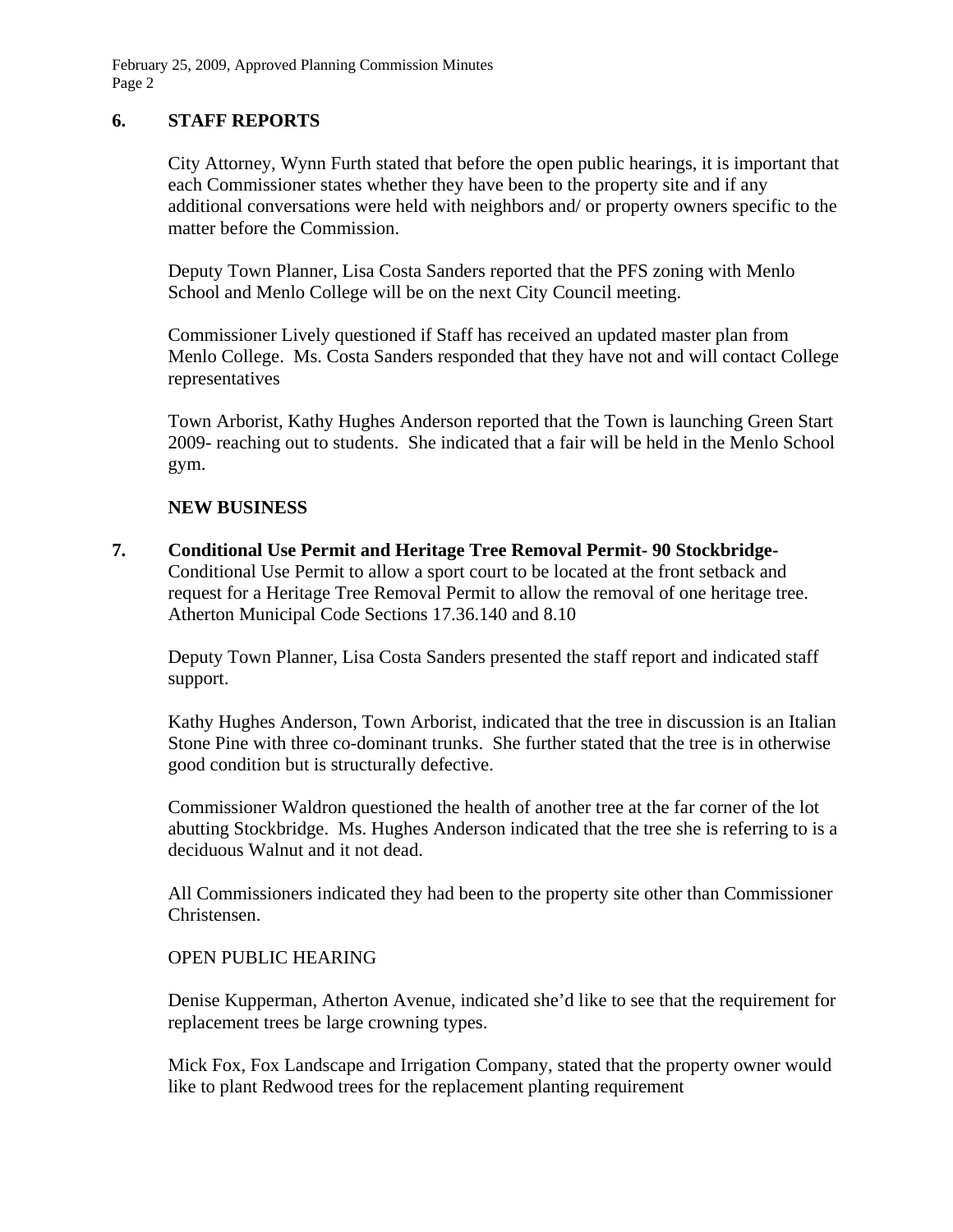Ms. Kupprman questioned whether a Redwood tree is considered a large crowning tree. Ms. Hughes Anderson indicated that Redwoods are considered large crowning trees.

# CLOSE PUBLIC HEARING

Commissioner Lively indicated he visited the site and spoke with the owner and would support the removal of the heritage tree with replacements and would support the Conditional Use Permit to allow a sport court.

Commissioner Grindley indicated he also visited the site and although it is a lovely tree, it is cabled and therefore would support the removal of the heritage tree and would also support the Use Permit for the Sport Court. He further noted that there is a large Redwood Tree near the proposed sport court and for the applicant to be aware that Redwood tree fallings do stain.

Commissioner Christensen expressed his support for both items as presented.

Commissioner Waldron indicated that in addition to the current Redwoods and Oak, she'd like to see an additional Oak be included with the replacement trees.

Chair Oster indicated that she drove by the site and noticed a lot of vegetation on the property. She further noted that with the plans for additional Redwoods and the one Oak, she would approve the removal.

 **MOTION to approve the Heritage Tree Removal Permit for the removal of one heritage tree at 90 Stockbridge based on the following finding and subject to the conditions listing in the Heritage Tree Removal Certificate:** 

| <b>M/S Lively/ Grindley</b> | Ayes: 5 | Noes: 0 |
|-----------------------------|---------|---------|
| <b>Finding:</b>             |         |         |

**1.** The removal of the tree would not be contrary to the purpose and intent of the Atherton General Plan.

**MOTION to approve the Conditional Use Permit to allow a sport court at the front setback at 90 Stockbridge based on the following findings and subject to the conditions listed in the Conditional Use Permit with the following amended condition:** 

**M/S Lively/ Waldron Ayes: 5** Noes: 0 **Finding:** 

- **1.** The proposed use at the proposed location will not be detrimental or injurious to person, property or improvements in the vicinity, and will not be detrimental to the public health, peace, safety, comfort, general welfare or convenience.
- **2.** The proposed use will be located and conducted in a manner in accord with the general plan and the purposed of that plan and this title.